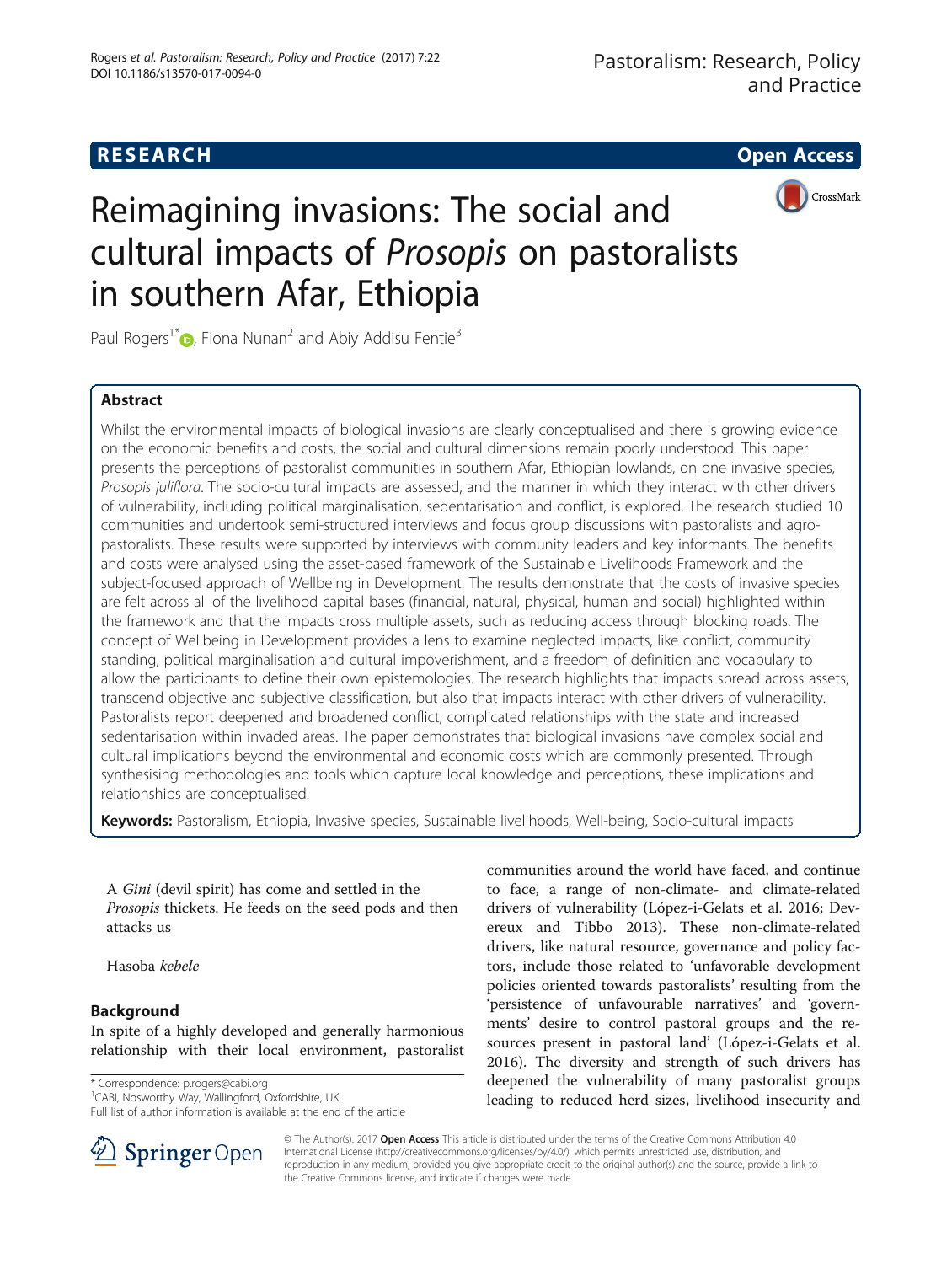reliance on remittances and aid (Devereux and Tibbo [2013;](#page-11-0) Little et al. [2008;](#page-11-0) Livingstone and Ruhindi [2013](#page-11-0)). Yet, it is also widely recognised that many pastoralist communities have multiple sources and manifestations of strength; they are often able to cope and adapt in the face of such adversity due to their local knowledge, mobility, interdependence and the existence of institutions to enable communal decision-making (López-i-Gelats et al. [2016;](#page-11-0) Barrow et al. [2007](#page-11-0); Fratkin and Mearns [2003\)](#page-11-0).

Within this context of a diversity of sources and drivers of vulnerability, the effects of invasive alien species (IAS) can be seen to further frustrate and challenge pastoralist livelihoods and well-being. IAS are species that have not only become naturalised but thrive in their non-native environment, reproducing viable offspring and spreading a considerable distance from the introduction site (Pyšek et al. [2004;](#page-11-0) Richardson et al. [2000](#page-12-0)). However, as Kull et al. ([2011](#page-11-0)) discuss, how invasive species are perceived and used varies significantly depending upon ecological, social and political context. Whilst the environmental impacts and economic effects of Prosopis juliflora on pastoralist livelihoods in East Africa are well documented (Wakie et al. [2014;](#page-12-0) Mwangi and Swallow [2005](#page-11-0)), the breadth and depth of social impacts and responses have not been as widely reported on. The aim of the research reported on here was to address two questions: firstly, how are the impacts of P. juliflora perceived by pastoral communities in Afar? And, secondly, why are pastoralist communities so vulnerable to the impacts of P. juliflora?

To investigate the perceptions of impacts and why pastoralist communities are particularly vulnerable to the negative effects of an IAS such as *P. juliflora*, the research utilises two complementary approaches, the Sustainable Livelihoods Framework (SLF) (Scoones [1998](#page-12-0), [2009](#page-12-0)) and the Wellbeing in Developing Countries (WeD) approach (White [2010](#page-12-0)). The purpose of drawing on both is to benefit from the structure afforded by the asset-based analysis of sources of vulnerability in the SLF to individuals or households and to deepen that analysis through generating data on how P. juliflora affects perceptions of well-being. The interrelationship between personal, social and environmental impacts and assets receives specific attention. This paper focuses on the five types of assets (economic, natural, physical, human and social) which shape a sustainable livelihood and whose contribution to livelihood strategies and outcomes are mediated by a range of policies, institutions and processes. It then draws on WeD, which complements the asset-based analysis found in SLF by focusing on the relational and subjective dimensions of wellbeing, reflecting the importance of social relations for well-being and the observation that personal perceptions affect well-being and livelihoods (White [2010\)](#page-12-0).

Through this novel application of the SLF and WeD, the article makes two contributions to literature. The first is to demonstrate the depth and interconnection between impacts of an IAS on pastoralist communities, thereby illustrating their particular vulnerability to the negative effects of IAS. The second contribution is the complementary use of the SLF and WeD to enable a deeper, more holistic understanding of social impacts, implications and responses. A more nuanced understanding of how sources and drivers of vulnerability interact illuminates a wide range of interconnected impacts and implications.

The article examines the relationship between the invasive species P. juliflora and pastoralists in eastern Ethiopia. A very aggressive invader, P. Juliflora is a 'conflict species', conferring benefits (Pasiecznik et al. [2004](#page-11-0)) as well as costs, and has been present in Africa for over 100 years (CABI [2011\)](#page-11-0). It was actively introduced in the 1970s and 1980s by governments and development professionals in East Africa to provide fuelwood and regenerate arid regions (Odour and Githioni [2013;](#page-11-0) Muturi [2012](#page-11-0); Muanda et al. [2009](#page-11-0); Mwangi and Swallow [2005](#page-11-0)), although in Ethiopia there is a lack of clear documentation relating to its exact introduction pathway (Mehari [2015](#page-11-0)). The extensive invasion in the study area in eastern Ethiopia now affects a considerable, and growing, portion of Afar (Wakie et al. [2014](#page-12-0); Haregewyn et al. [2013](#page-11-0); Tilahun and Asfaw [2012](#page-12-0)). Whilst studies exist on a local level stressing the environmental and economic impacts (Muanda et al. [2009;](#page-11-0) Mwangi and Swallow [2005](#page-11-0)), articulation and exploration of the social impacts are generally absent.

The Afar experience many of the challenges common to other pastoralist groups, suffering development interventions that are often culturally insensitive (Berhe and Adaye [2007\)](#page-11-0) and at times wilfully deleterious to local norms and practices (Bereketeah [2014](#page-11-0)). Common pastureland in eastern Ethiopia is already under pressure, frequently appropriated by external cotton and sugarcane plantations (Behnke and Kerven [2013](#page-11-0)), with the allegation that a formal judiciary offers limited recourse for resolving grievances (Mulatu and Bekure [2013](#page-11-0)). The approach to pastoralism by successive Ethiopian governments has been to coerce or force people out of pastoralism into purportedly modern and efficient activities through the pursuit of large-scale commercial agriculture, the establishment of national parks and sedentarisation (Gebeye [2016](#page-11-0)). Gebeye ([2016\)](#page-11-0) claims that none of these approaches were successful or appropriate for pastoral priorities and needs. Notwithstanding the 2011 Afar National Regional State Proclamation, articulating institutional responsibilities (Chekol [2014\)](#page-11-0) and establishing regulations intended to control, manage and eradicate P. juliflora in the region (Ali [2015\)](#page-11-0), such a policy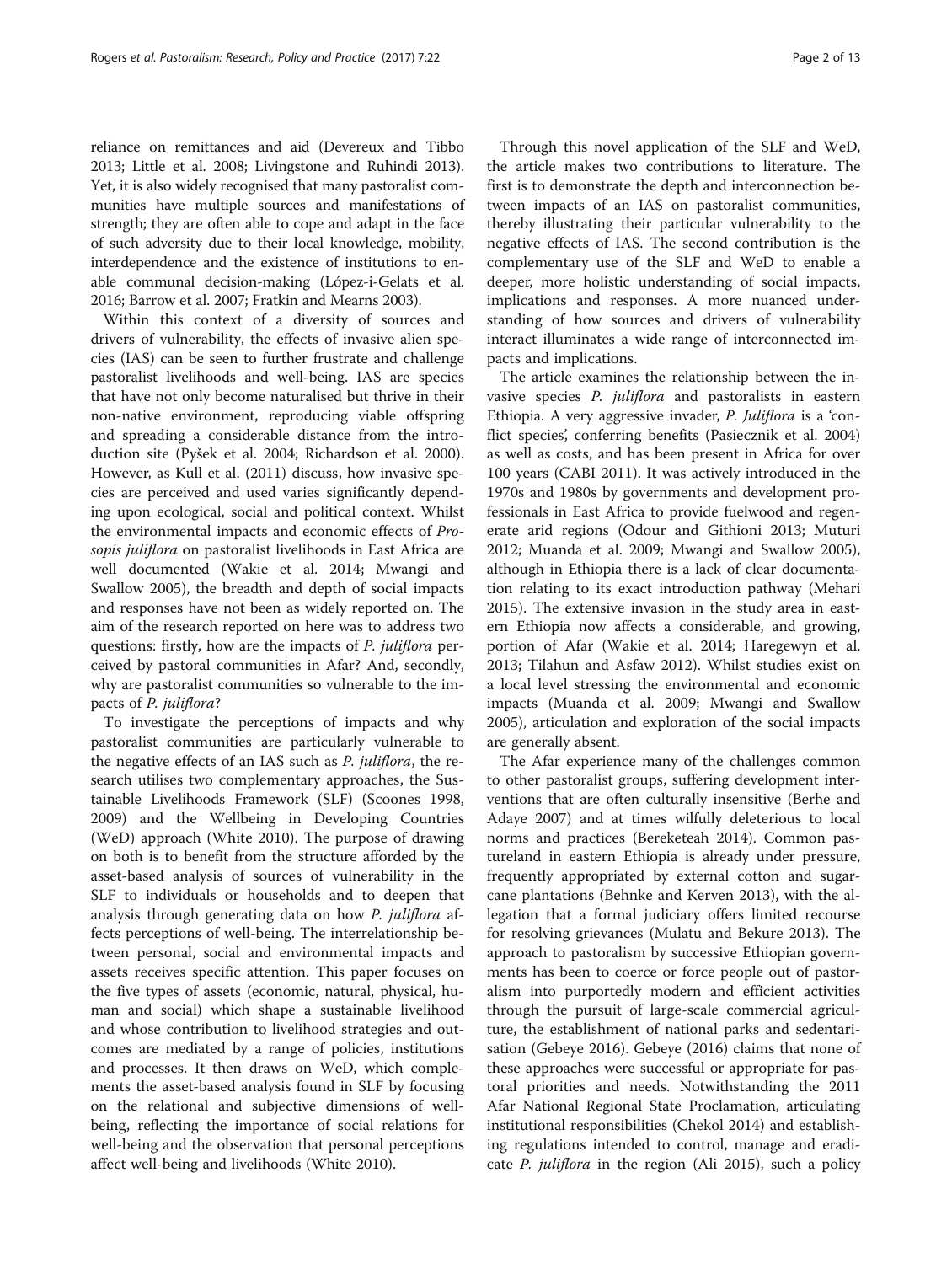environment frustrates the formulation of an appropriate response to the pastoral impacts of invasive species.

#### Drivers of pastoral vulnerability

The pastoral context in eastern Ethiopia and the characteristics which render pastoralists vulnerable to environmental change are the subject of significant study, with the concept of vulnerability used to describe 'states of susceptibility to harm, powerlessness, and marginality of both physical and social systems' (Adger [2006\)](#page-11-0). There is evidence of their sensitivity to global economic shifts, including food price spikes (Makki [2012\)](#page-11-0), and to changes in the domestic political economy and specifically the state's interventions in driving enclosure (Lavers [2012](#page-11-0)). However, how these broader drivers, like sedentarisation, marginalisation and fractured state relations, interact with local and regional ecological considerations is poorly understood.

Sedentarisation can be seen as both a driver of vulnerability and a solution to vulnerability for pastoralists (Galvin [2009](#page-11-0)). In terms of increasing vulnerability, when sedentarisation has been led by the state or forced upon pastoralists through land grabbing or drought, this has reduced land rights, eroded customary institutions and harmed livelihoods (López-i-Gelats et al. [2016;](#page-11-0) Schmidt and Pearson [2016\)](#page-12-0). As sedentarisation erodes pastoral institutions, communities become increasingly exposed to conflict (Barrow et al. [2007\)](#page-11-0). However, sedentarisation can also be adopted as an adaptation strategy in the face of climate change or incidence of livestock disease, or adopted in response to incentives (Galvin [2009](#page-11-0)).

The capacity of pastoral communities to adapt to changing ecological conditions is compromised by their diminished economic and political standing and hence marginalisation. The external imposition of change and adaptations (Tsegaye et al. [2013](#page-12-0)) drives pre-existing tension and distrust between the government and local communities (Rettberg [2010](#page-12-0)) and political marginalisation. This contributes to a diminished indigenous capacity to manage risk, and the poor accounting of social capital leads to misrepresentations of the types of risk communities face (Davies and Bennett [2007\)](#page-11-0).

This disenfranchisement between state and pastoral communities is presented as a significant cause of pastoral marginalisation and vulnerability. Undermined customary institutions operate in a context which has 'diminished the strength of leaders and empowered the government' (Schmidt and Pearson [2016](#page-12-0), p. 29). This power imbalance leads to a perception of 'declining legitimacy' (Burgess [2009,](#page-11-0) p. 96) and potentially positions the state as a cause of rather than solution to the challenges local communities face and strengthens a narrative which casts it as 'illegitimate and ignorant' (Rettberg [2010](#page-12-0), p. 271). The state's 'nominal' (Markakis [2003](#page-11-0), p. 452) presence compromises its ability to manage conflict and to assimilate, reflect and represent communities and the challenges they face in peripheral areas, though more attention needs to be paid to the drivers of, and solutions to, this disengagement.

Pastoralism is a source of factors which build resilience and decrease vulnerability. An abundance of indigenous local pastoral knowledge is a strength per se and in developing adaptation strategies (Luizza et al. [2016](#page-11-0)), although significant environmental change challenges an epistemology so embedded within its ecological context. In areas that are not congruent with other forms of livelihood activities (Tsegaye et al. [2013\)](#page-12-0), pastoralism holds significant economic advantages, although centralised development and political processes frequently overlook these.

This brief review of drivers of pastoral vulnerability highlights the complex and nuanced relationship between environmental stress and conflict, the lack of understanding of how the erosion of pastoral institutions and sedentarisation contribute to increased pastoral vulnerability, the different framings of vulnerability to invasive species and the disenfranchisement between state and pastoral communities. The complexity of such drivers informed the research design, the data collection tools and the data analysis.

#### Pastoralism and P. juliflora

P. juliflora and the variety of impacts associated with its invasion present another driver of pastoral vulnerability. Costs include changing local environments, where reduced biodiversity translates into the loss of culturally valuable indigenous species in Kenya (Stave et al. [2007](#page-12-0)), and in southern Afar is linked to the loss of livestock forage and fodder (Mehari [2015\)](#page-11-0). Drawing on participatory research, Wakie et al. [\(2016](#page-12-0)) also highlight the perceived loss of native species in southern Afar, in addition to increased livestock morbidity and mortality and a loss of indigenous culture. Both studies use diverse methodologies to illustrate a range of inter-related costs that contribute to pastoralist displacement and the promotion of unpopular management practices in eastern Ethiopia (Kebede and Coppock [2015\)](#page-11-0).

However, P. juliflora is perceived as both a negative and positive introduction, and perceptions, and priorities, vary between elite agents and local communities, as the court case launched by pastoralists against the Kenyan government over the invasion of their grazing lands demonstrates (Kenya Law [2006](#page-11-0)). There is a need for evaluative frameworks with the sensitivity to arbitrate these varying perceptions (Muanda et al. [2009](#page-11-0)) and a nuance which can recognise how management strategies are mediated by issues like land tenure and how perceived impacts differ based upon livelihood activity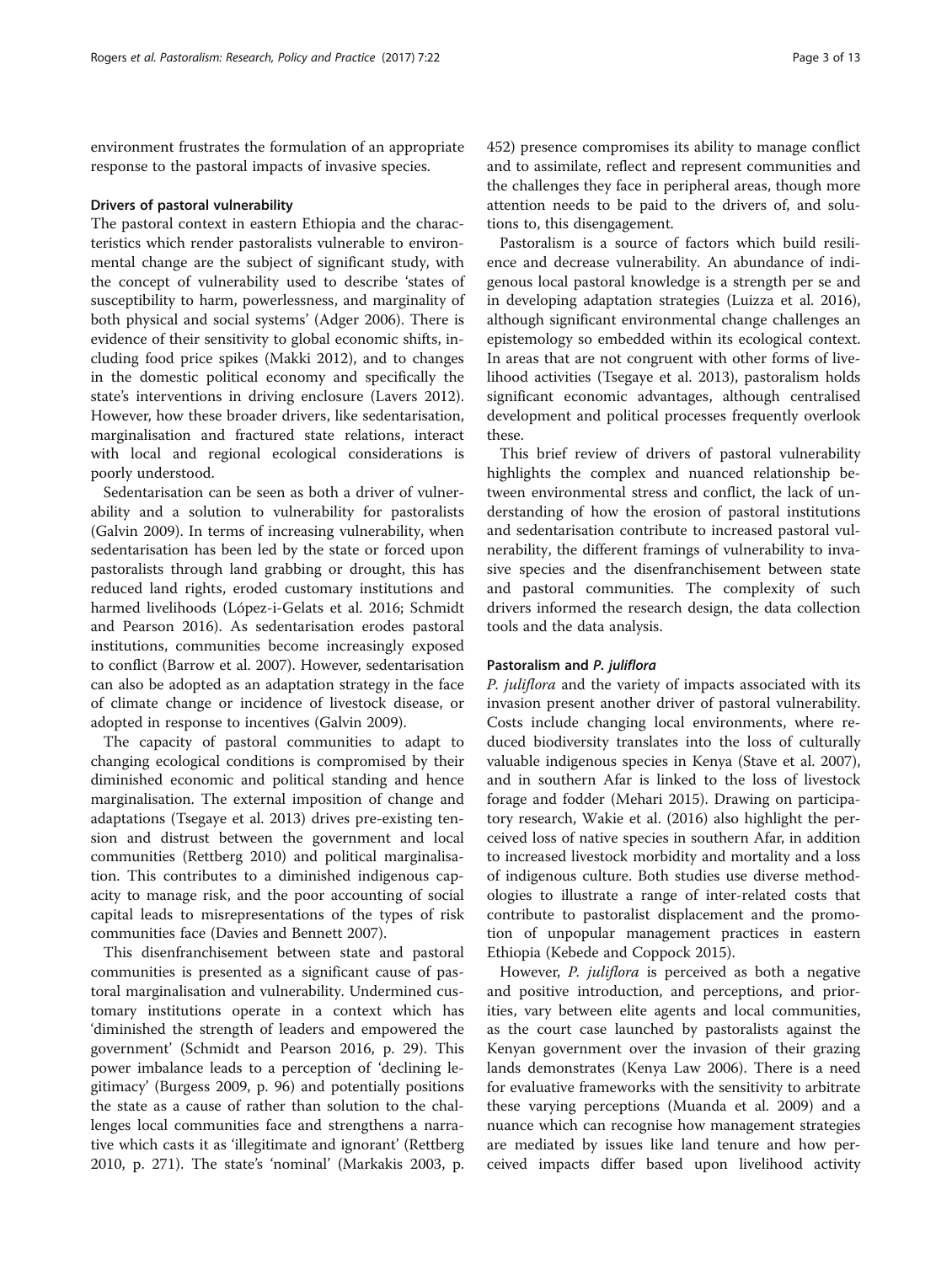(Shackleton et al. [2015\)](#page-12-0). The relationship is complex and at times contradictory; analysis of the impacts of P. Juli-flora in eastern Ethiopia by Zeray et al. ([2017](#page-12-0)) found the invasion increased income from crop production and off-farm activities whilst reducing income from dairy production, and in South Africa, Shackleton et al. ([2015](#page-12-0)) conclude that land users accessing common property resources recognise the perceived costs but are less focused on management than private landowners. In pastoral areas of Kenya, both direct and indirect economic costs and benefits of P. juliflora have been studied and documented (Mwangi and Swallow [2008\)](#page-11-0) and illustrate the idea of P. juliflora as a 'conflict' species (Haregewyn et al. [2013\)](#page-11-0). Resilience is also impacted by dependencies upon specific ecosystem services (Ayanu et al. [2015](#page-11-0)), dependencies which are culturally and socially moderated. Better documentation of socio-economic impacts are said to improve understandings of pastoral vulnerability.

Pastoral environmental stewardship is not just a strength but a necessity, supporting ecosystems which demonstrate more biodiversity in grazed areas (Maitima et al. [2009](#page-11-0)), managing livestock systems which offer greater productivity over ranching (Hesse [2009](#page-11-0)) and only posing a threat to wildlife through competition when resources are forcibly shared, with no clear evidence that pastoralism per se leads to 'competitive exclusion' (Butt and Turner [2012](#page-11-0), p. 8).

Pastoralists in Ethiopia, then, face a series of obstacles; particular focus in this article is on the social, cultural and political challenges and how these interrelate with and are complicated by the presence of P. juliflora. The analysis is rooted in overlooked impacts and proceeds from a methodology which neither prejudges pastoralism as a livelihood pursuit nor its inherent vulnerability to invasive species, respecting the fact that facets engender resilience as well as vulnerability.

## Study area

Afar lies in the northeast of Ethiopia and is a sparsely populated region of 1.4 million with 87% of its population living in rural locations and 29.5% listed as pastoralists (Central Statistical Agency of Ethiopia [2010](#page-11-0)). Social indicators are poor for the region, with 85% of people never having attended school and only 17% being literate (M 19.4% and F 14.6%). Its hot, arid and dry climate (Kottek et al. [2006](#page-11-0)) renders productive agriculture a challenge. Southern Afar provides an informative context within which to study the livelihood impacts of IAS. P. juliflora coverage is extensive within the Afar region, and Haregewyn et al. [\(2013\)](#page-11-0) estimate that by 2020, a third of Amibara woreda in southern Afar will be covered by P. juliflora, with an annual spread of at least 20,000 ha per annum, an alarmingly high growth rate (Tilahun and Asfaw [2012\)](#page-12-0). Additionally, the Afar constitute one of the most significant pastoral groups in the Horn of Africa and are subjected to the marginalisation and misrepresentation which commonly confront pastoralists (Devereux and Tibbo [2013\)](#page-11-0). As such, given the significant presence of P. juliflora and the preexisting potential for marginalisation, the study area is apposite and timely. Within the study area, pastureland near the river Awash has been appropriated for both sugarcane and cotton plantations and taken out of the historic rangeland livestock systems, despite inconclusive economic and development benefits (Behnke and Kerven [2013](#page-11-0)).

## **Methods**

In order to differentiate impacts and improve understanding of why they are experienced as they are by pastoralists, this section initially focuses on introducing the value of using the two frameworks, the SLF and WeD, in responding to the research question and explains how these were developed into a unified framework.

Initially, the impacts of P. juliflora on the lives of pastoralists are analysed across all five asset bases (economic, natural, physical, human and social) of the SLF (Scoones [1998](#page-12-0)). A focus on the human and the social develops a clearer understanding of the direct and indirect effects of P. juliflora on health, education, skills and capabilities and secondary impacts on community, social networks and political position and capital. White's [\(2010](#page-12-0)) conceptual systematisation of well-being strengthens analysis to develop an understanding of the relationship between P. juliflora and pastoralists in the context of 'the social structures and processes through which sustainable livelihoods are achieved' (Scoones [1998,](#page-12-0) p. 11–12). Practical components of WeD are used to focus analysis on social well-being (subjective perceptions of social, political and cultural identities, violence, conflict, state relations and network).

An adaptation of Bebbington's ([1999\)](#page-11-0) analysis (Figure [1](#page-4-0)) combined the SLF and WeD to explore both objective and subjective impacts and provided an evaluative space to phrase these appropriately. Through using both methodological approaches, there is an opportunity to synergise existing research and record economic and environmental impacts of P. *juliflora* with the social and cultural context to better understand why impacts are felt as they are. WeD's focus on the relational (White [2010](#page-12-0)) enables a language of enquiry which can capture the subjective, lived reality of those whose relationship with their environment, both physical and social, has been disrupted by P. juliflora, and explore how this disruption relates to other challenges and to the pastoral experience.

A cross-sectional research design resulted in interviews with 77 pastoralists between January and April 2015 within 10 purposively selected communities, 6 in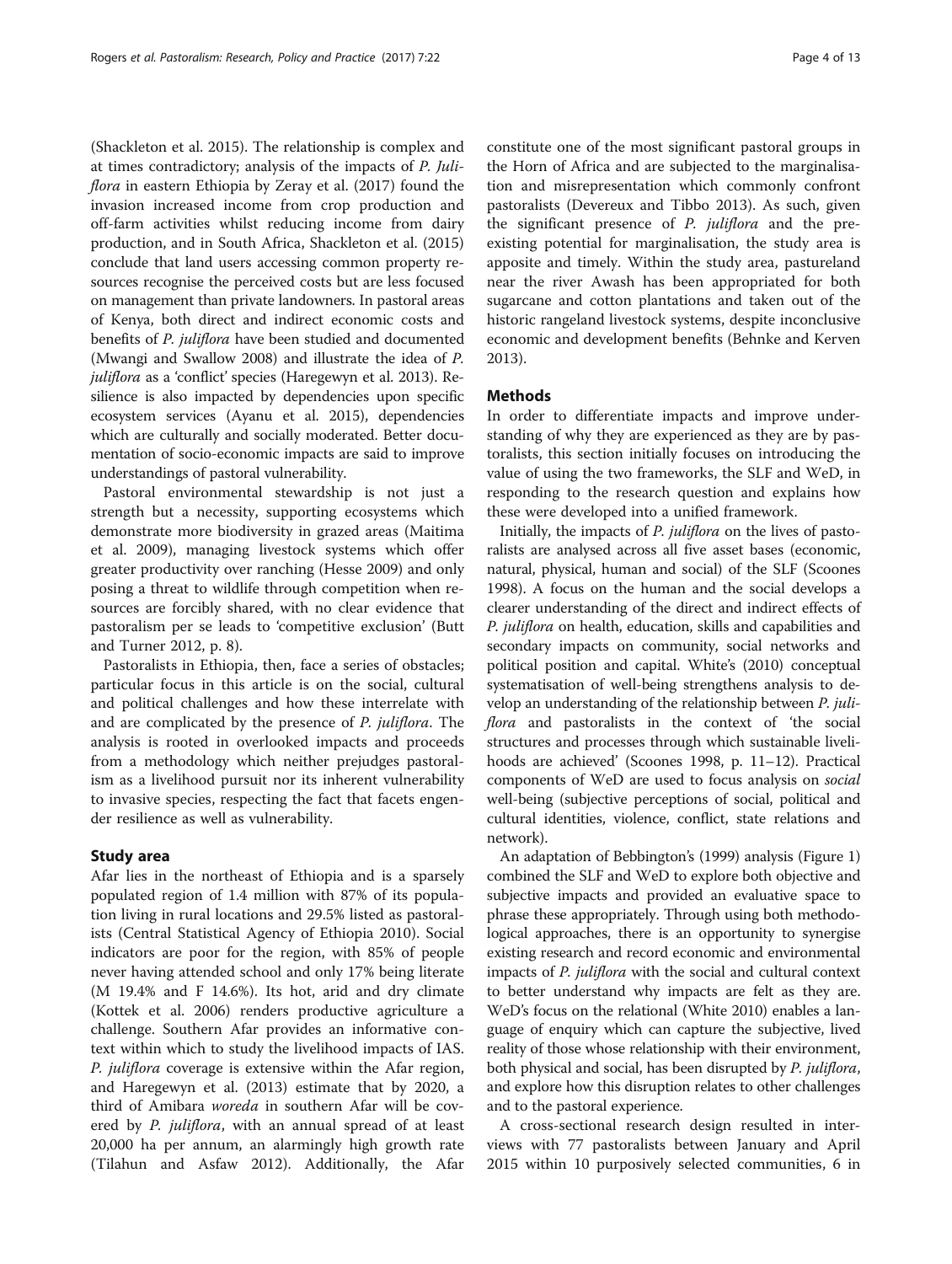<span id="page-4-0"></span>

Amibara woreda, or district, and 4 in Gewane woreda. The specific locations within the study area in southern Afar were selected with socio-economists at the agricultural research centre and local pastoral development officers on the basis of P. juliflora incidence. Perceptions of the problem, impacted assets and management strategies were discussed with all participants. In each kebele, or ward, equal numbers of men and women were selected by a kebele development officer according to gender and availability, given the transhumant practices of pastoralists, to undertake a household questionnaire. The respondents then collectively participated in a focus group discussion which expanded and qualified specific themes. Interviews with community leaders, kebele administrators and 12 key informants representing intergovernmental organisations, Ethiopian government agencies and donors triangulated the household responses and established broader perspectives.

The individual interviews captured demographic data and focused on creating a comprehensive account of asset-based impacts and exploring the subjective impacts on well-being. The focus groups allowed triangulation of these impacts and how they impact capitals, well-being and relationships. Interviewing community leaders gathered qualifying data about community size and income to establish the scale of the issue and test the reported impacts at the community level. A discussion ensued about the asset impacts revealed during the interviews; the social, political and relational dimensions of the invasion; and the community's standing. Finally, proposed solutions and additional needs were discussed.

The sample of respondents was not selected on a random basis but purposively selected based on likely familiarity with P. juliflora. The research objectives - to gain insight and understanding of and meaning from local impacts and perceptions and not to generate replicable, empirical data - support the use of purposive sampling. Token payments were made to participants as this has been normalised and compensate community members for their time. The researcher's role and how the research could support interventions were explained to address potential interview fatigue and frustration felt by respondents, and consent was gathered and recorded.

### Results

## The social and human costs to pastoral communities

P. juliflora impacts the environment as a lived space and is closely associated by participants with drought; changes to the water courses, specifically the river Awash; and a lowered water table. Drought augments the competitive advantage P. juliflora has in waterdeprived conditions to threaten indigenous species, and reduced indigenous forage and pasture forces pastoralists to travel increasing distances to find suitable grazing. Pastures have been reduced to a 'jungle' rendering grazing unsustainable in significant areas. It is not only drought but also the frequency and severity of flooding, as communities blame the weed for changes to water courses. The pastoralists view this battle as greater than the infamous struggles between Issa, a Somali clan, and Afar, and *P. juliflora* is likened to 'HIV for the environment'(Female, 40s, Melka Sadi kebele). This level of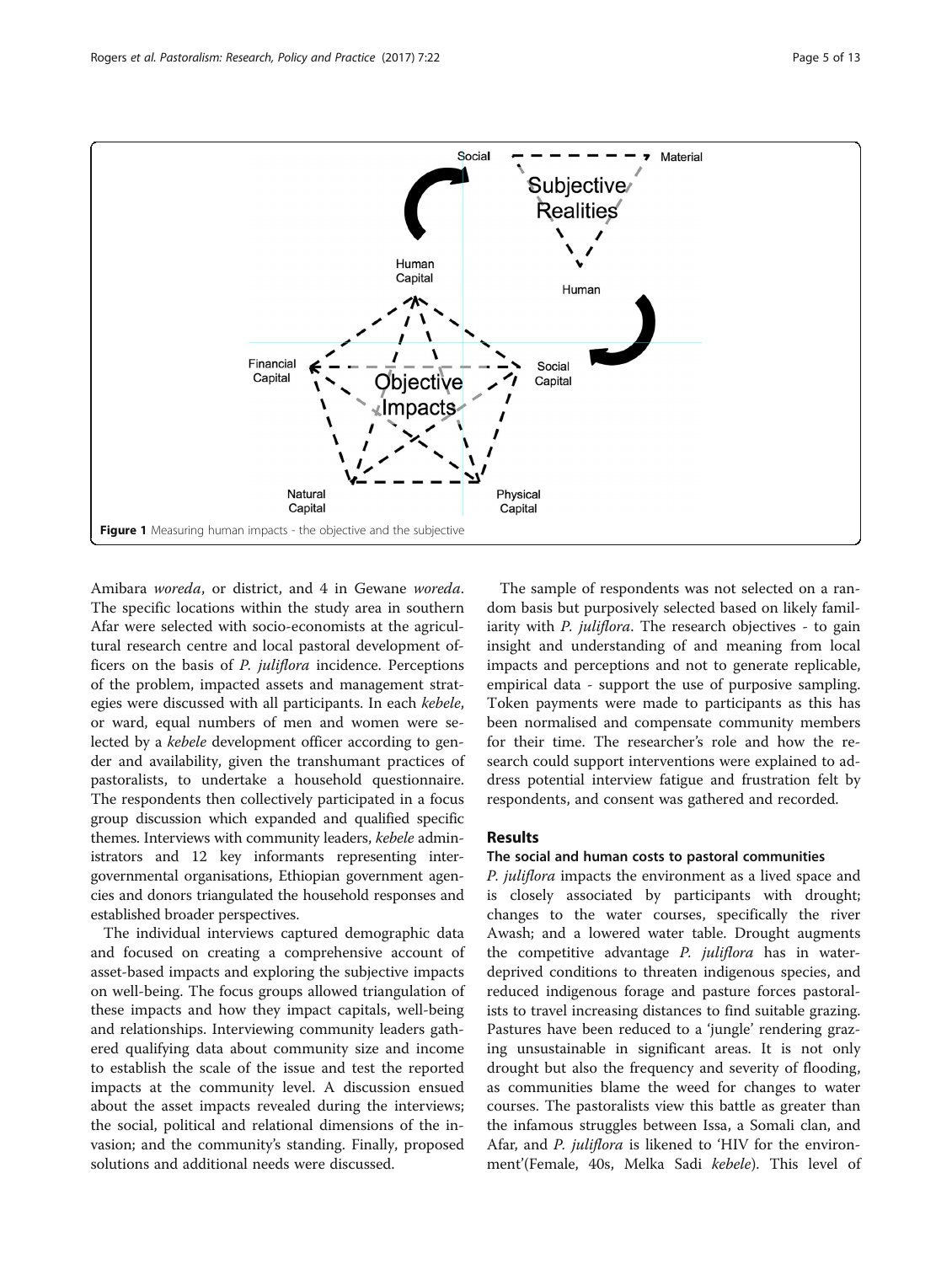pasture loss precipitates household poverty, and the increasingly barren environment threatens an abandonment of the land, with invaded areas dismissed 'as a shed for wild animals' (Male, 40s, Sarkamo kebele). Communities report an increasing proximity to wild animals. The presence of large carnivores, like hyenas and lions, threatens livestock and children, a threat which is exacerbated when the increasingly difficult search for pasture causes the household head to spend longer periods away from the family.

The importance of the natural context stretches beyond the provision of livelihoods and economic resources. The local environment and biodiversity underpin a cultural heritage, demonstrated by a rich vocabulary and the diverse uses for the numerous indigenous plant species. The name of the same indigenous species subtly varies between kebele, and those kebele identified scores of indigenous plant species. However, a number of key informants expressed the view that *P. juliflora* benefits the environment through greening otherwise arid areas and preventing wind erosion, impacts rarely echoed within the community.

P. juliflora's interaction with the local economy is more varied and more nuanced, with frequent acceptance that there were benefits in the form of charcoal production. This leads to economic advantages, with reports that those engaged in charcoal production were sharing the economic benefits with pastoralists. However, this benefit has to be weighed against the perceived impoverishment of soil quality, and the environment more generally, and the potential for conflict between communities over how benefits and costs are divided between charcoal producers and pastoralists. Additionally, the view that *P. juliflora* charcoal is of inferior quality indicates that benefits are not universally appreciated. Milling, or drying, the pods for livestock fodder is another proposed use for P. juliflora. Despite a number of high profile projects looking at this form of utilisation, both directly and in the form of flour, very few respondents raised this and one community commented that, whilst important for feed, the destruction of local species and impact on access to basic services outweighed this.

In stark contrast, the economic costs of P. juliflora were counted by elders in terms of clearance and diminished livestock. The extent of these economic costs was established by key informants, impacting both Afar and Ethiopian Somalia, stretching beyond Ethiopia into the wider Horn of Africa and undermining and devaluing the pastoralist 'bank', livestock. Participants reported a marked change in prospects within communities living with *P. juliflora*, with the rich becoming poor and food insecure, little milk for domestic consumption or surplus to sell at market and a consequent lack of cash to support education and food purchases. The community in

Briforo summarised their own recent history as moving from being 'ignorantly rich to educated but poor', a situation to which P. juliflora contributes. The cost of removal of *P. juliflora* is significant and in some cases untenable, leading to fears that farmland will be reappropriated and leased to investors.

Daily livestock losses are significantly reducing herd size due to diminished and impoverished grazing; livestock is being lost and predated upon in the thickets and gastric complications and a jaw disease, known locally as armako, caused by the pod and thorns are presenting new ailments which the communities have little understanding or experience of. Morbidity, as well as mortality, is a critical issue, with the loss of local fodder and pasture species impacting the herd's milk yield. The thorns and pods of P. juliflora respectively cause blindness and lameness and digestive problems which significantly reduce the market price of cattle. Finally, diminished household capital compromises alternative livelihood investment opportunities, and the remaining options, like wage labour and horticulture, fail to generate significant income.

P. juliflora also burdens the infrastructure which supports pastoralism. Access is impeded as roads and tracks are narrowed and blocked, and the thorns render vehicles with inflatable tyres susceptible to punctures. This limits opportunities to access markets as large vehicles cannot transport the livestock long distances, and the herding options are complicated by the propensity to lose stock in the thickets as the roads become less and less clear. Both access to market and to services, including healthcare and education, are diminished. An alarming story of a woman giving birth by the side of the road as she was unable to reach the health centre was shared, and there are frequent reports of children getting lost on the way to school. The schools themselves become invaded, forcing the organisation of clearance parties to restore playing pitches and access roads.

Communities and homes do not remain unaffected. Impeded access also cuts off and cuts up communities, increasing isolation and provoking conflict. Homes are damaged, with disturbance to the cement foundations both reported and evidenced. P. juliflora blocks and damages the complex irrigation infrastructure, including ponds and flood and irrigation ditches, which manage both excess and exiguous rainfall, mediating floods and droughts. An external perception of P. juliflora as a cheap housing material was not echoed within the communities. The lack of indigenous species impacts the supply of building materials, reducing traditional fencing and construction materials and encouraging corrugated houses. These are not as environmentally sensitive as the traditional Afar housing and are not as well suited to the stifling climate.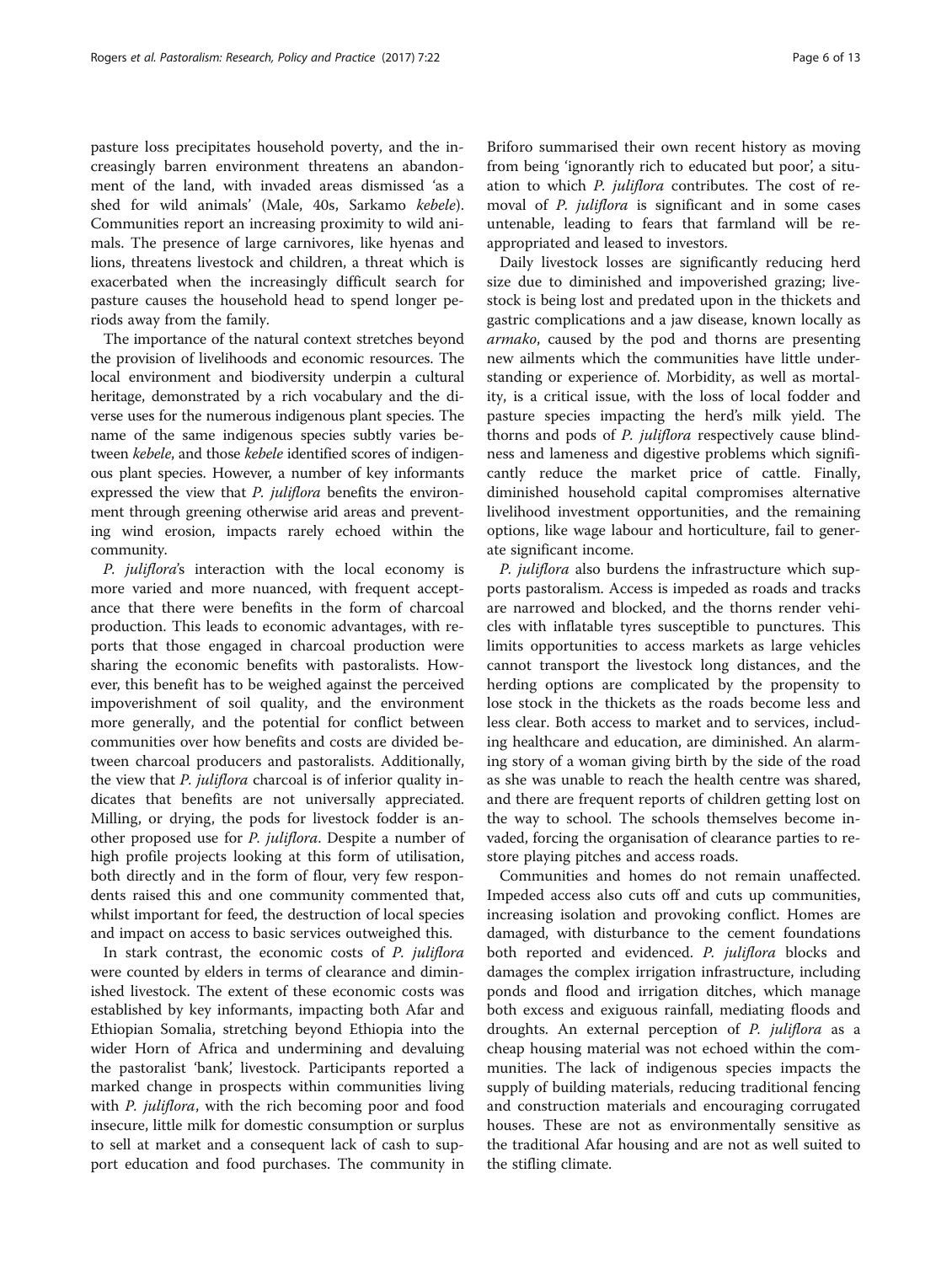The perceived impacts on human health cover both direct and indirect costs. Thorn injuries predominantly injure the feet due to the lack of protection given by the customary Afar open footwear, specifically to children and women whose role it is to collect firewood. These injuries, if infected, can lead to a loss of limbs and blindness if the eye is caught, reducing individual, household and community income, exacerbated by the difficulties in accessing health services. There is further evidence of a disproportionate burden. A number of respondents, including the son of a women's development officer, noted the difficulty women have in accessing healthcare particularly during pregnancy. Children remain particularly vulnerable to the ill effects of P. juliflora owing to a tendency to eat the pods, which causes throat infections, and their higher susceptibility to malnutrition and to suffering from a lack of milk. The health of pastoralists is further compromised by poor availability of traditional plant medicines and a reported increase in malaria in invaded areas.

As one community leader simply stated, 'if a family can't feed their children they can't attend school' (Sarkamo kebele, 50s). Impoverished access to schools is both physical, due to poor roads and the increasing need to move over longer distances to seek out pasture, and economic, as spending on control and eradication detracts from spending on education and other services.

Socially, dislocation, displacement and distance are undermining traditional Afar social norms and patterns of behaviour. Within communities, P. juliflora acts like, in the words of one inter-governmental representative, a 'barbed-wire fence' which forces a barrier between neighbours and limits the reconciliation of conflict. One community counted the cost of this displacement at 70 households who had migrated out of the community. In addition, the pressure on households forces internal displacement and short-term migration, both of which fracture community identity. The increasing distances travelled from the kebele to find pasture cause the household to split more frequently and strain social processes like dagu, a 'sophisticated system for news exchange' (Menbere and Skjerdal [2008](#page-11-0), p. 19) which constitutes the traditional Afar means of communication across the rangelands.

Conflict is also a concern and exists on a variety of different levels. Within the community, there are tensions between different clans over access rights and how costs should be shared. Pastoralists from invaded areas can find themselves in conflict with other communities who deny herds from invaded rangelands access to their pasture, although other communities do maintain customary traditions of reciprocity. Conflicts simmer with a range of groups outside the Afar communities: with the Issa where the increasing scarcity of productive

rangeland adds fuel to pre-existing tensions, with charcoal producers who are generally seen as exploitative outsiders, with commercial plantations which pitch the pastoralists against the formalised bureaucracy and will of the state and with NGOs who promote utilisation strategies perceived as inappropriate.

## Pastoral perceptions of P. juliflora and their well-being

Well-being, and an analysis of this, provides a pallet to illustrate the differences between objective and subjective perspectives. Generally imagined as existing across three realms, material well-being, human well-being and social well-being (White [2010](#page-12-0)), this analysis focuses on elements of social well-being, as this is the area where analysis using the frames of the SLF could be best strengthened. The social well-being of the community is assessed through focusing on conflict, community standing and identity and pastoral relations with the state and other external agencies.

As discussed, conflict exists as a corollary of P. juliflora invasion and as a feature of Afar existence. As a phenomenon, it illustrates the importance of taking a subjective approach which analyses relationships. Within communities, the impacts of P. juliflora, and the conflict that flows from it, are experienced distinctly and dependent upon tribe, upon whether one is benefiting from charcoal production or not, and upon how these benefits are shared and used. Conflict between communities is influenced by the specific ecological context, the perceived risk, the strength of ties between tribe and community and the levels and effectiveness of government involvement. As a process that 'happens in relationship' (White [2010,](#page-12-0) p. 170), well-being forces appraisal of the fact that diminished access and damaged relationships between pastoralists contribute to the state of conflict and that poor communication between individuals and communities is an aggravating factor. When P. *juliflora* envelops rangelands, it is difficult to determine which land belongs to which kebele, undermining how the community relates to its environment, and pitching community against community. Conflict underscores a diversification of phenomenological positions that occurs within a changing landscape and creates a juxtaposition of radically varying and fractured ontologies which, under increasing pressure from an existential threat, struggle to find a unifying epistemology.

The political identity and community standing of pastoral groups is altered by reduced herd size, the need to divert resources to clearance and general impoverishment. This stark change in fortunes prompted the focus group in Gedeabora kebele to reminisce, 'we were once rich and able to raise a lot of capital, but now the economy is deteriorating and we are losing capital'. This is most acutely felt through the prospects for children for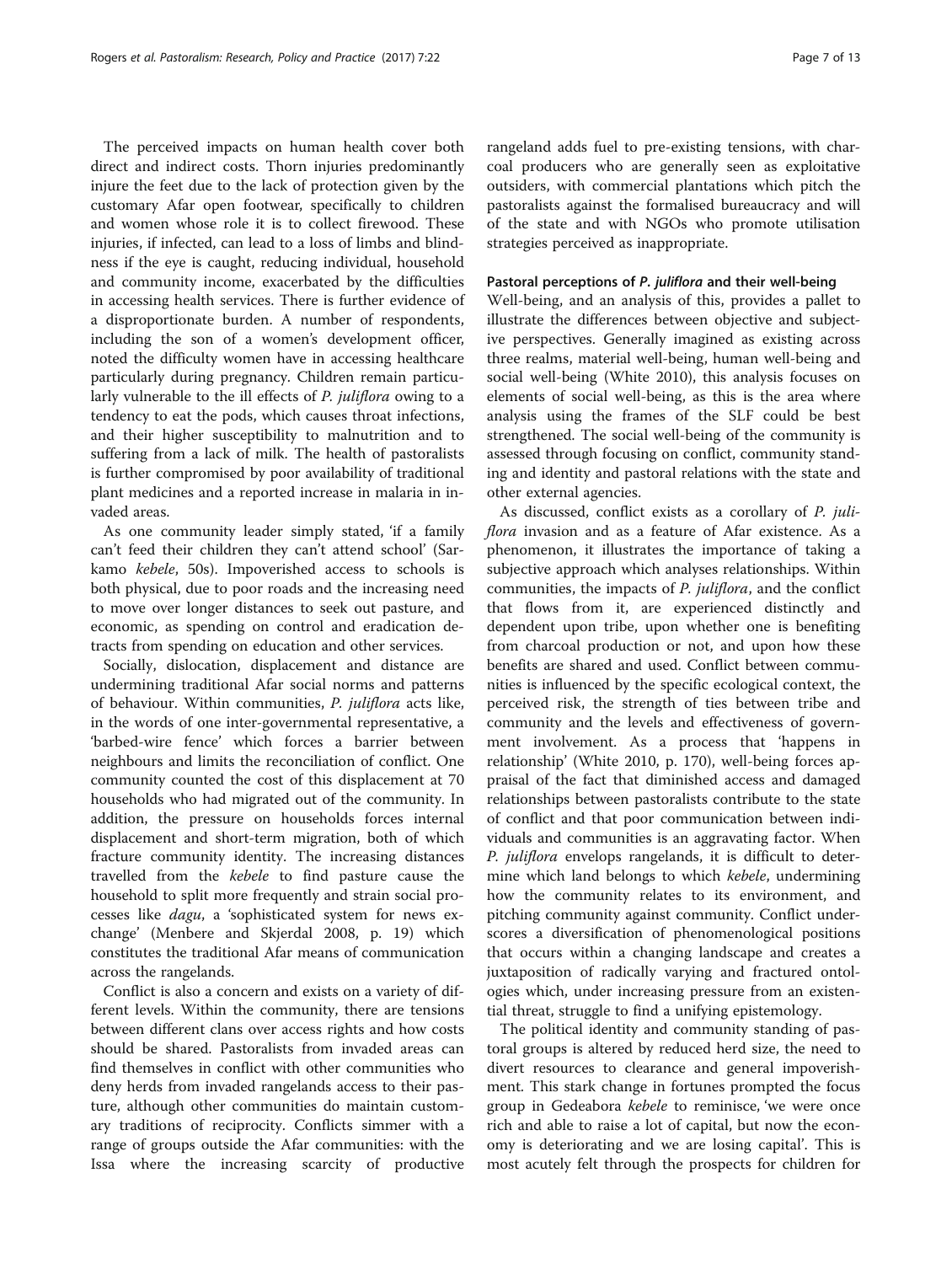whom there is little hope. As a community leader ruefully remarked, the 'children are continually asking what they fate is and their inheritance - the future of the community is at stake' (Halai Degi kebele, 80s). This sense of standing and stability is further undermined by displacement and resettlement of members, with those who do migrate finding it difficult to maintain their pastoral identity and those who remain living alongside charcoal producers with differing norms and practices. The changing relationship with milk, a particularly strong cultural signifier to pastoralists, was described by the Galila Dura kebele focus group thus:

We previously provided milk to foreigners, but they can no longer do this as there is not even enough for our kids. We used to have to put it in the Awash as there was too much, and are now surviving on the past good times. This is a punishment from God.

The extent to which the community's standing has diminished is indicated by the fatalistic perception that this is some divine curse and the significance is marked by the conflation of two core tenets of Afar life, God and pastoral culture, symbolically represented by milk, to make some sense of this unfurling tragedy. Whilst there remains some faith in the community's capacity to respond, with support and resources from the state and NGOs, this needs to be weighted by the existential despair a significant number of pastoralists expressed, with some bemoaning their latter-day inability to be pastoralists. This diminishes their way of life and corrupts and impoverishes their culture, ultimately transforming their identity.

This cultural impasse within which the communities find themselves is rooted in the (poor) health of the indigenous biodiversity. This once rich resource underpins Afar cultural identity, from provision of fodder and grass crops to construction materials, medicines and personal hygiene aids like adaito, which is used as a toothbrush, and casalto, a leaf used to sooth and cool water to provide a refreshing tonic. The variety of species listed by the communities and the subtle differences in dialect between kebele over the study area indicate how important the natural resource base is in both supplying and underpinning an identity which is frequently as one with its environment. The consumption of milk, so culturally significant as a tool for social interaction, as a currency and, in the form of butter, as a product for conditioning and styling hair, is now spoken about as history, a history which, with the invasion of burial grounds and the destruction of statues by *P. juliflora*, is increasingly difficult for communities to preserve.

State relations are strained at a time when the pastoralists face increasing dependency on it for support, and it is accepted that financing a response to P. juliflora diverts funding from other sources. Communities do see a role for themselves, providing personnel to undertake clearance, but the government has to lead in providing technical expertise and technologies. However, P. juliflora limits interaction with the government and hampers access to support and representatives, diminishing both the political power, and relevance, of communities and their development prospects.

The relationship of pastoralists with the government is complicated by attempts to manage P. juliflora through a variety of interventions. The policy towards charcoal production was, and still is, confused, firstly allowing production as means to utilise the crop and then banning it due to the environmental and social damage and limited economic benefit. There is still some dispute over whether, and where, production is controlled and a suspicion that charcoal producers are ignoring any restrictions. On a larger scale, there are a significant number of policies, frameworks and management strategies highlighted by key informants which were not mentioned at the community level, suggesting that responses and solutions to P. juliflora exist at two different levels, one external and one local. Additionally, the government is required to arbitrate in conflicts and is focused on high-level conflict between the Afar and the Issa with limited success. However, they have established fora to arbitrate between aggrieved clans and communities and supported the customary fines issued for transgressions.

Interaction with NGOs focuses on clearance and utilisation projects, but notwithstanding these initiatives, and an expectation amongst pastoralists for NGOs to fill a gap left by the government, there is limited success due to scale. There is also a presiding view that as a foreign problem, the solution should come from foreigners, and an increasing openness to foreign advice and suggestions amongst the most severely affected communities. This typifies a changing and an opening of attitudes, although it is difficult to promote as a positive development given that it is neither from a position of power or of any significant choice.

## Constructing pastoral vulnerability through the relationship between P. juliflora and other drivers and threats to well-being

Returning to the literature, there are a number of contexts within which *P. juliflora* interacts with existing threats to the pastoral system and drivers of pastoral vulnerability, including the production system itself, conflict, sedentarisation and poor state relations. These interactions collectively and holistically start to indicate why pastoralists experience the impacts of *P. juliflora* in the manner they do and how it impacts formal and informal institutions to temper the traditional coping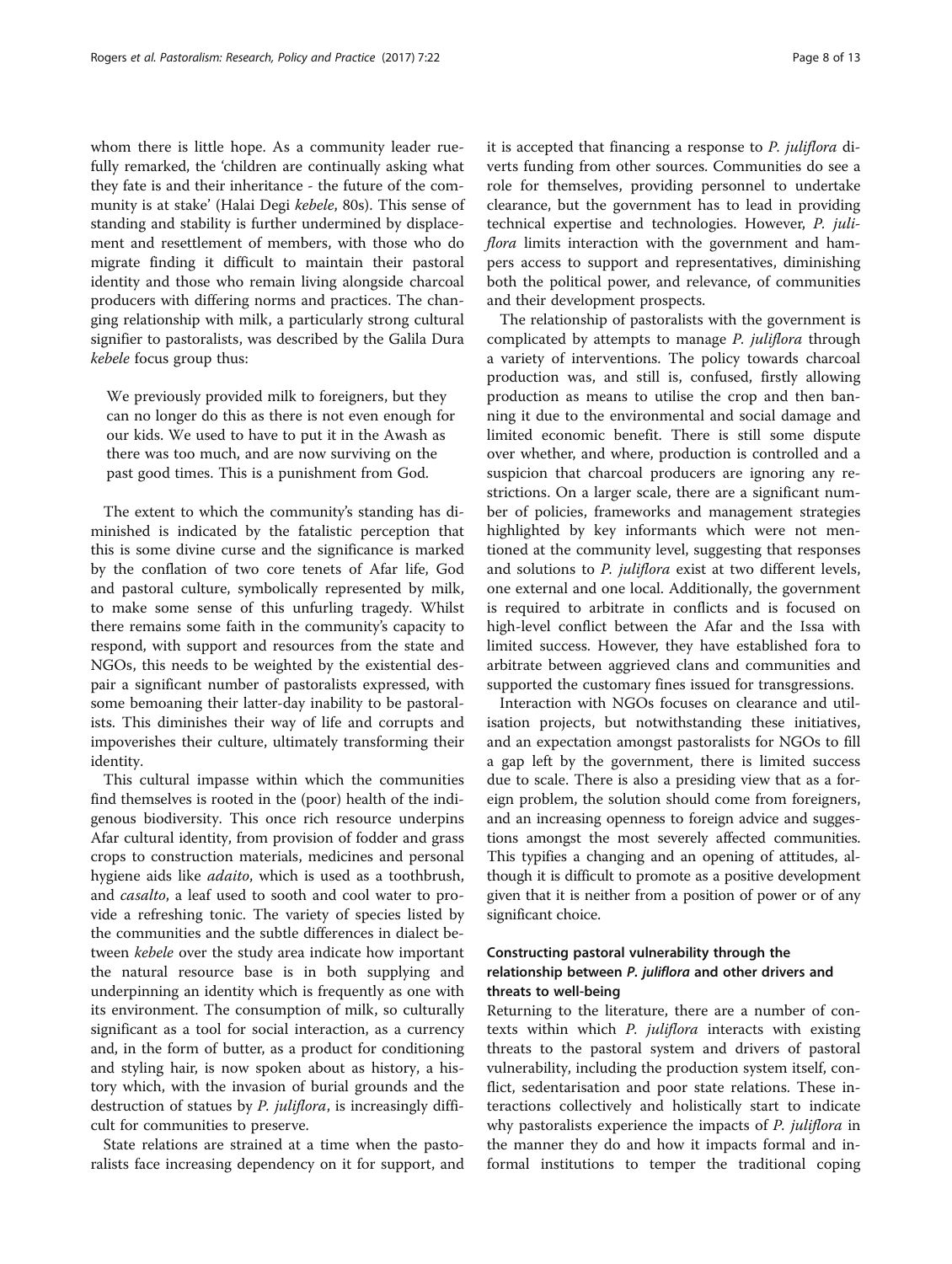strategies and to (de-)construct resilience in an invaded context.

The most widely reported ill effect of *P. juliflora* is on livestock, the 'backbone' of the pastoral economy. Any threat to livestock places pastoral prosperity in peril, but few impact livestock in multiple ways like P. juliflora. It decreases and devalues pastureland and exposes livestock to a variety of different threats, including theft and predation. In terms of an impact on livestock value, P. juliflora reduces the value of the herd across a variety of measures. Economic, productive and reproductive capacities are all diminished, as livestock command less value at market, yield less milk and suffer from increased disease which harms breeding ability, and mortality reduces herd size through disease, theft and predation. This raid on all of the various accounts within the pastoral bank increases exposure, and the few alternative livelihood pursuits that do exist are themselves frequently threatened by the invasions.

Whilst normalised to a certain extent, the insecurity which conflict causes to communities means it cannot be simply dismissed as a 'right of passage' (Meier et al. [2007](#page-11-0), p. 718) (Meier et al. [2007\)](#page-11-0). P. juliflora, and the consequent resource scarcity and pressures, contributes to pre-existing conflict and tensions, and it exists as a conflict species beyond the simple conference of costs to some and benefits to others to determining and diminishing how these costs are divided and mediated. A position which normalises pastoralist conflict struggles to accommodate the variety of levels that current conflict exists on and the significant pressure that it places on both communities and arbitrating institutions, both formal and informal. It also raises a significant, and concerning, question: when the study area around the middle Awash, which was traditionally a refuge during dry periods, is the locus of conflict, is nowhere safe?

Another complex and nuanced relationship is between P. juliflora and sedentarisation. The majority of respondents were mixing livelihood strategies and none of the communities interviewed were fully nomadic, but preexisting levels of sedentarisation were exacerbated by P. juliflora. This situation erodes and fractures the communities and traditions of pastoralism. Despite a lessening of pure, transhumant practice, communities were still able to maintain herds and move them between ranges. Political sedentarisation, with which the respondents have a nuanced relationship, pushes them down whilst P. *juliflora* pushes them in, resulting in a pressure and tension which increases susceptibility to conflict, to the point that communities feel suffocated. There is also a tendency amongst the pastoralist respondents to conflate issues, with the idea that the process of sedentarisation, and the purported benefits like education, works with P. juliflora to impoverish them materially. How these

nuanced factors interrelate is complex, but the perception is that they are colluding to devalue the material existence of pastoralists, a perception which is enforced by the radical reduction in herd size and profitability.

Economic impoverishment, conflict and social transformation all impact the adaptive capacity of pastoralists. The diminished economic standing, social health and community well-being undermine the ability of communities to adapt to change and their resilience to environmental threats, and fuel a widespread sense of despair and questioning over their well-being. Common questions around what it means to be a pastoralist indicate the ill health of pastoralism in southern Afar, and the lack of ready answers suggests a knowledge gap which exacerbates impacts and occludes solutions. The dependence on external actors to actually call and manage any response, and provide resources and a solution, questions the vestiges of pastoralist faith in the community's ability to respond to the threats they face. In terms of the community's ability to adapt, the invocation to Allah to deliver them from P. juliflora is more telling.

One of the critical reasons why pastoralists are so vulnerable is that the state is perceived as unable to fulfil all of its obligations. The sanguine recognition that the cost of controlling and managing P. juliflora detracts resources from education and health represents the observation that the state's relationship with the pastoralists has limits. The idea of a centrist state disengaged from a peripheral population is supported by the promotion of confused (charcoal production), misaligned (utilisation and fodder strategies) and deleterious (land-leasing) strategies in the context of *P. juliflora*. This supports the idea of an essential competition and conflict between the 'centrifugal logic' of state-centric formalised bureaucracies and a 'centripetal logic [which] proceeds in terms of relations, movements and flows of people, animals, resources and tradeable commodities' (Korf et al. [2015](#page-11-0), p. 885). However, there are instances where the two work together, in the form of clearance strategies and the development and testing of forms of utilisation, and the 'bureaucracy' is addressing the lack of an effective strategy. Given the extent of the invasion and perceived need, there is a case for exploring alternative options, such as biological control (van Wilgen and Richardson [2014\)](#page-12-0). This requires a synergistic multistakeholder approach, as recognised explicitly by the key informants and inferred from the interviews with pastoralists, and presents the opportunity for meaningful, collective engagement with the issue. Whilst the state is engaged, it is essential to identify intermediaries, or bricoleurs (Cleaver et al. [2013\)](#page-11-0), in bridging the two worlds and ensuring that the seeds of cooperation flourish and that distrust is not allowed to occlude the small shoots of hope.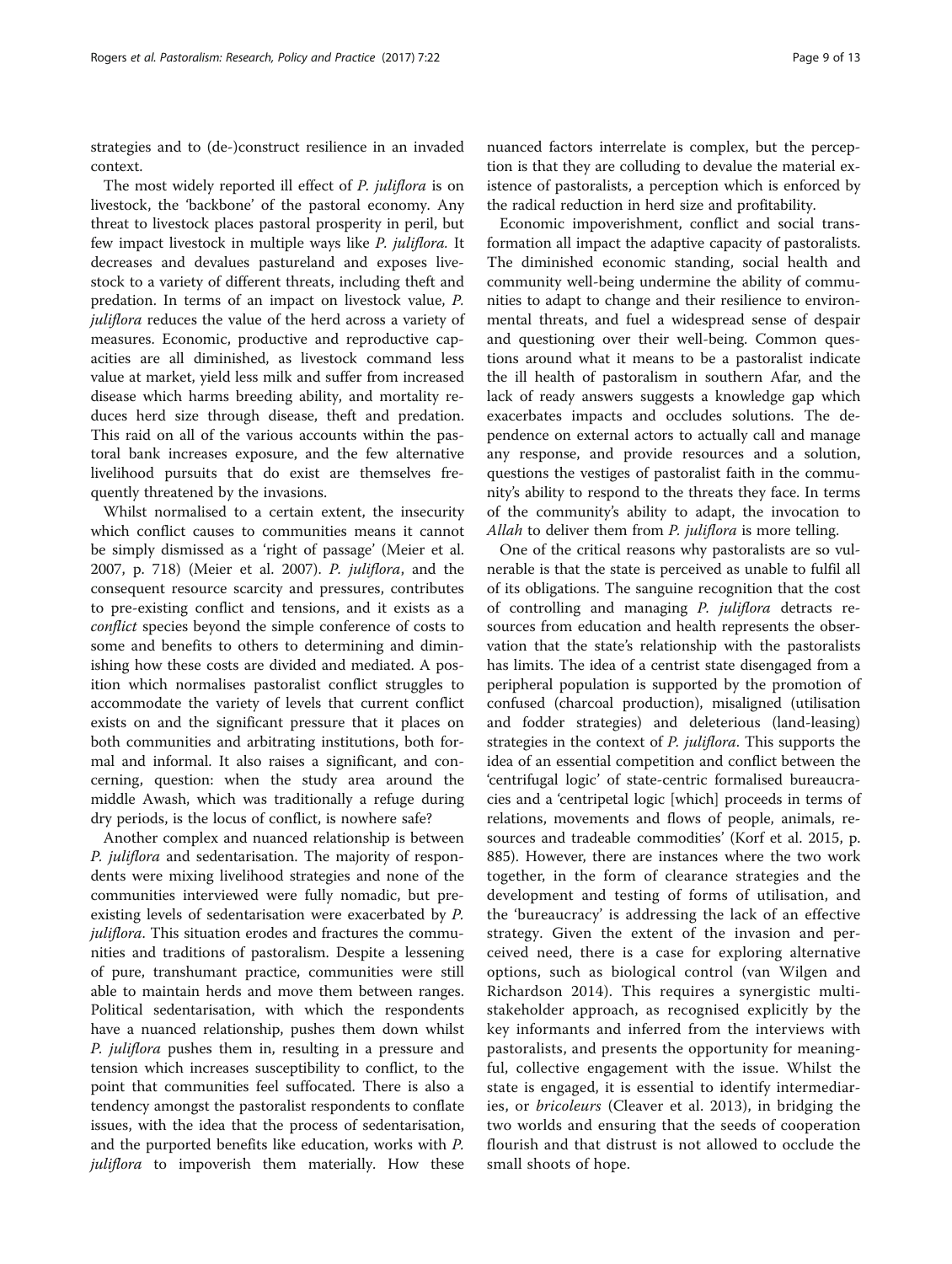The pastoralists have much to contribute to developing solutions. Their social systems and institutions, unique epistemologies and their environmental stewardship are traditional sources of strength and resilience but have all been undermined by P. juliflora with customary institutions critically endangered. The difficulty in sustaining dagu underscores deteriorating communication between pastoralists which threatens timehonoured institutions. Traditional markers, such as trees and rocks, are difficult to determine within an invaded landscape, and traditional practices, like allowing pastoralists from other areas access to pasture, are increasingly ignored. The loosening of the ties which hold pastoralists together and support the vulnerable reduce opportunities to find a solution internally. Customary institutions which manage common property are viewed as unnecessary when there are few resources to arbitrate, and increasingly, owing to distances covered and having to access unfamiliar pasture, grazing decisions are made unilaterally. However, there are still fora for making decisions related to common property, and within some communities, these have been strengthened owing to the increasing demand that scarcity places on them, and in relation to conflict, there is a recognised need for the government to support the resolution process. Governmentbrokered solutions tend not to offer long-term solutions and are wholly inappropriate when one of the aggrieved parties, in the case of commercial plantations and through a proxy, is the government itself.

Another traditional source of pastoral resilience is their traditional ecological knowledge. This is underpinned by the natural resource base and, as this diminishes, so too does knowledge and a sense of power over and understanding of their environment. The increasing reliance on the government, NGOs and foreigners to supply a solution reflects this decline. The willingness to embrace suggestions of a solution, like an apocryphal herbicide in Amhara, suggests how far the communities have abandoned their indigenous expertise in the face of this foreign threat. The names that the local community have for *P. juliflora*, 'devil weed' and 'Derg weed', capture the ignorance, fear and other-worldliness with which it is viewed by the local community.

One of the principal features of pastoralism is some sense of environmental stewardship, of co-existence and co-evolution with the local ecosystem. Pastoralism is a system which has been demonstrated to effectively coexist with local environments and to support the maintenance of areas rich in biodiversity. Whilst the alternatives, mono-cropping, commercial plantations and small-scale cash crops, fail to offer the same level of environmental protection, with no incumbency upon users to preserve the unique ecosystem, they do offer the prospect of better confronting the invasion, a fact which offers the most

significant threat to pastoralists. The tragedy of the invaded commons is that all of the co-evolved, ecological sensitivity and specialism is a burden rather than a boon.

## Conclusion

The perceptions and perspectives of Afar pastoralists in relation to the P. juliflora invasion illuminate a breadth and depth of impacts on many aspects of their lives. The diversity of and relationship between impacts highlight the complexity and severity of a threat which affects every element of the pastoral system of production, from the reproductive health and success of livestock, to their ability to access food and water, to the ease with which livestock can be taken to market. The diversity of impacts is only matched by their depth. As the backbone of the pastoral economy, livestock are increasingly broken by the presence of *P. juliflora* within the rangelands. The sense of despair and disillusion that the pastoral communities frequently voiced is supported by the reported figures of livestock deaths within the communities and by the experts, and the priority with which the key informants view the issue and the environmental and economic costs as captured within the literature. What the experience of pastoralists in Afar also illustrated was a series of neglected impacts and how recognised impacts can have unforeseen consequences. The reduction in economic output is well recognised in the literature (Lovell and Stone [2005](#page-11-0); Pimental et al. [2001](#page-11-0)) as a cost of invasive species, but this precipitates increasing difficulty in accessing basic services and a more profound impact on the standing and identity of the community. Studies into the environment and ecology generally, and IAS specifically, would benefit from adopting methods and approaches which do more to engage with these assets and capitals, particularly when investigating areas where human activity is closely dependent upon the natural resource base and sensitive to changes within its composition, as is the case with agricultural societies. There is significant value and relevance to indigenous expertise and knowledge in terms of understanding the local environment. By strengthening the analysis of impacts on society and culture, the unique epistemology of these curators of the rangelands is better appreciated, both supporting and challenging perceived truths related to the costs and benefits of P. juliflora as highlighted in earlier studies and as suggested by key informants. One example is the value of charcoal production; whilst pastoralists accepted that it could carry certain economic benefits, these fail to advantage the communities interviewed.

In addressing the question of why the impacts are felt in the way that they are, a number of important interactions with other drivers of change in pastoral areas need consideration. Whilst 'conflict' (Haregewyn et al. [2013](#page-11-0)) is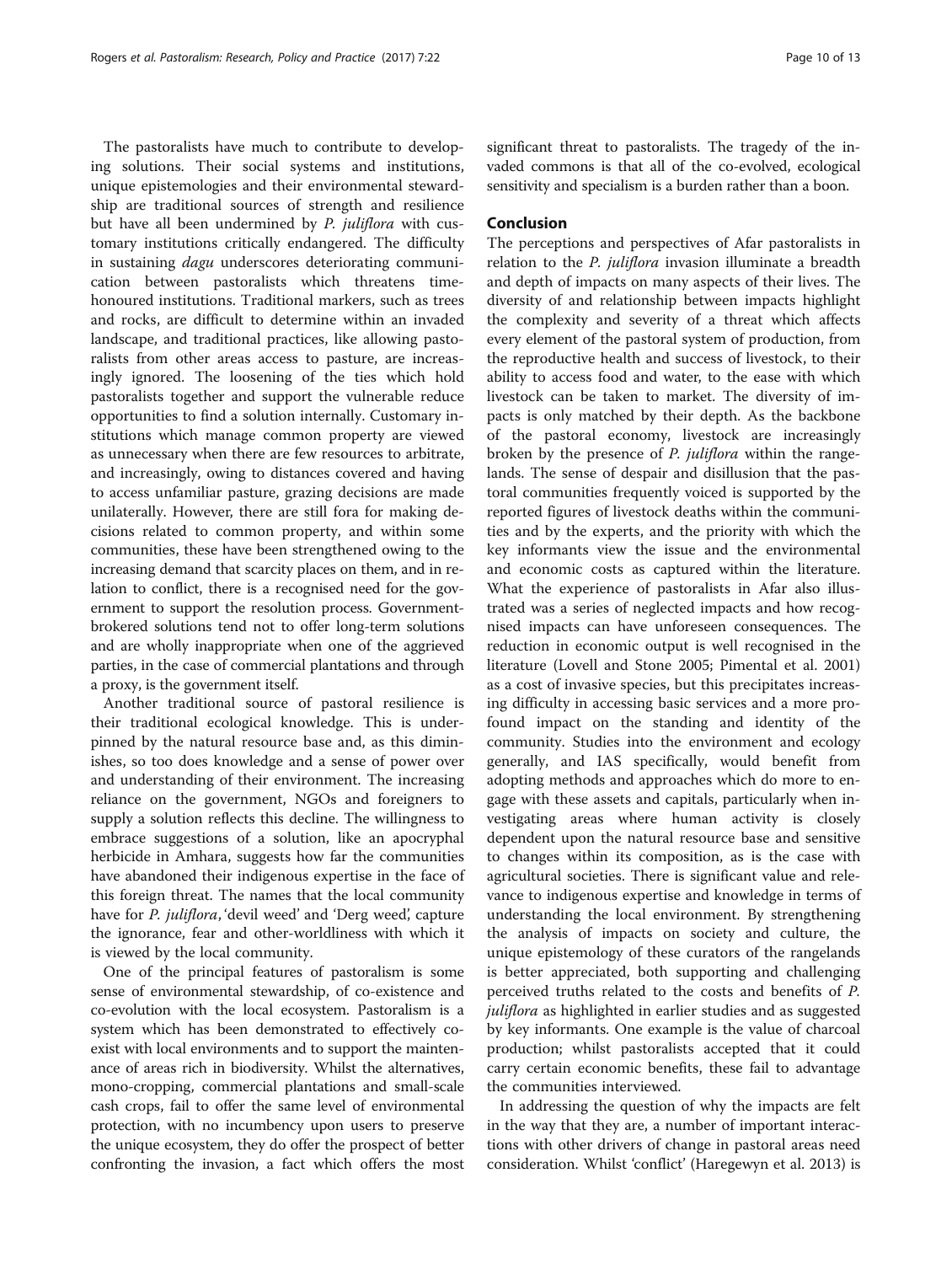central to conceptualisations of many invasive species with differentiated impacts and conflict is, to a degree, normalised in pastoral areas (Meier et al. [2007,](#page-11-0) p. 718), the introduction of an invasive species disrupts pre-existing patterns of behaviour. This introduction introduces conflict across different social scales, posing a direct challenge to initiatives which look to different forms of utilisation, and different actors, as a means of *P. juliflora* management (Birhane et al. [2017\)](#page-11-0). The tensions and erosion of customary norms and practices that are precipitated by sedentarisation are accelerated by the invasion of P. juli-flora, and contentious state relations (Barrow et al. [2007](#page-11-0)) are placed under increased pressure by a call to action from all parties. All of these drivers share one feature, to existentially threaten existing institutions at a time when the dynamic and parlous context demands some ground rules. The vulnerability of pastoral institutions to external threats and how this exposes pastoralism itself is well documented (Barrow et al. [2007\)](#page-11-0); what an analysis of P. juliflora and the Afar pastoralists suggests is the extent to which pastoral systems, institutions and local indigenous knowledge are extremely sensitive to environmental change and the depth of the symbiotic relationship between pastoralist livelihoods and the environment they inhabit. The number of external interventions, whilst necessary, do not unfailingly support pastoral interests or respond to pastoral concerns. The response from the state is at times muddied and uncoordinated, falling between deleterious policies which sponsor sedentarisation, commercial farming and the introduction of non-pastoral livelihood activities into pastoral areas (Rettberg [2010](#page-12-0); Burgess [2009\)](#page-11-0) to one where the scale of the issue and the limitations of extant resources force the state into a peripheral, 'nominal' presence (Markakis [2003](#page-11-0)). These conflicting narratives are further compounded by the number of state agencies and actors involved in pursuing a solution to the problem, a genuine pursuit which itself is inevitably hampered by narratives of dispute between the state and pastoralists. Where responses do arise, they tend to reflect an ecological conceptualisation of the issue, which is inevitably focused on management of the invasive species within a specific ecosystem, whilst the principal threats to the pastoralists all distil ultimately to a threat to their livelihood, and their identity.

In order to accommodate these varied conceptualisations of how environmental factors interact with livelihoods, and why threats are perceived and experienced as they are, current methodologies and analytical frameworks need to be synergetic and open to working across and including expertise from diverse areas of studies and disciplines. The two frameworks utilised within this paper, the SLF and WeD, recognise the specificity of social and relational contexts (White [2010;](#page-12-0) Scoones [1998](#page-12-0), [2009](#page-12-0)) and address the poor accounting for social capital in assessments of pastoral vulnerability (Davies and Bennett [2007](#page-11-0)). Not only are local perspectives embraced and promoted, the personal and subjective are prioritised to reframe how invasive species are imagined by those who are closest to the reality. By using both the SLF and WeD together, there are two advantages. The temptation with the SLF to rank rather than to relate assets is tempered by the relational imperative of WeD, whilst at the same time preserving the fundamental ability of the SLF to bridge different ontological stances and generate a unifying epistemology, not merely across academic disciplines but also between outsiders and insiders, between expertise and experience and between the scientific evidence and the 'lived' reality. The understanding of social and cultural impacts affords a distinction between 'means' and 'meaning' (Bebbington [1999](#page-11-0), p. 2022) and contrasts a means of life and a way of life, enabling a language which gives communities a voice. The local perspective allows researchers and practitioners to promote sustainability, empowerment and a two-way knowledge flow for improved understanding and solutions. These new epistemologies, accommodating both scientific expertise and local experience, serve to challenge pre-existing conventions and expand our frames of reference, presenting the possibility for conceptualisations of and solutions to environmental drivers of vulnerability which reflect the unique social context of those who occupy the environment. This 'reimagining' of biological invasions can accept and include perspectives, like those in Hasoba kebele, which find a unique meaning in the idea of a *Gini* to express the extent and consequences of natural phenomena.

#### Funding

Funding was provided by the CABI Development Fund, which is supported by contributions from the Australian Centre for International Agricultural Research, Australia, the UK's Department for International Development, and others, and by the University of Birmingham, through a travel bursary.

#### Authors' contributions

PR undertook the research design, PR and AAF developed the research methods and carried out the field studies and PR and FN processed and analysed data and wrote the paper, which was reviewed by all authors. All authors read and approved the final manuscript.

#### Competing interests

The authors declare that they have no competing interests.

#### Publisher's Note

Springer Nature remains neutral with regard to jurisdictional claims in published maps and institutional affiliations.

#### Author details

<sup>1</sup>CABI, Nosworthy Way, Wallingford, Oxfordshire, UK.<sup>2</sup>International Development Department, University of Birmingham, Edgbaston, Birmingham B15 2TT, UK. <sup>3</sup> Ethiopian Institute of Agricultural Research (Worer Research Center), P.O. Box 2003, Afar, Ethiopia.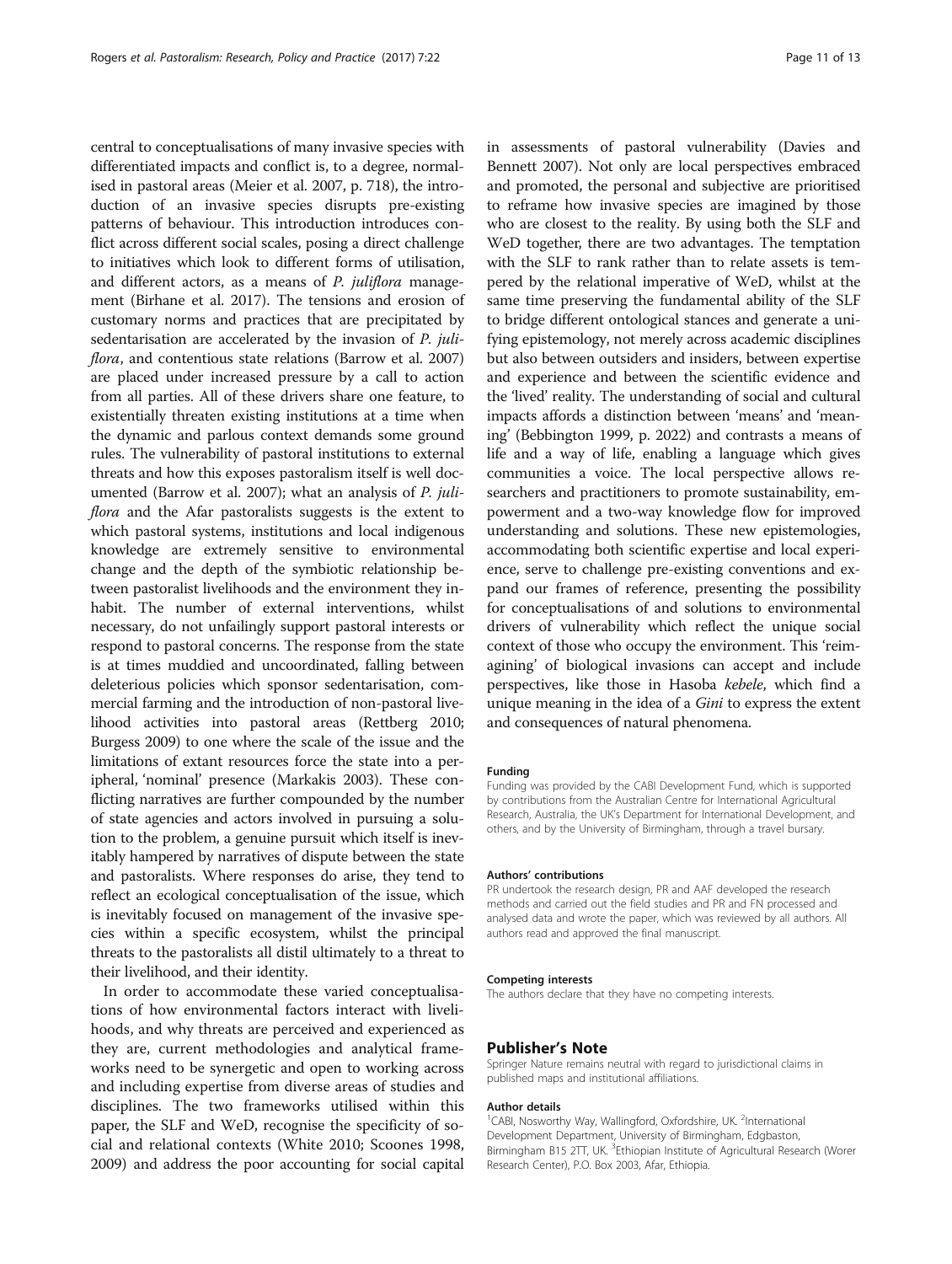#### <span id="page-11-0"></span>Received: 23 March 2017 Accepted: 5 June 2017 Published online: 01 September 2017

#### References

- Adger, W. Neil. 2006. Vulnerability. Global Environmental Change 16: 268–281.
- Ali, Ahmed Said. 2015. Prosopis juliflora in Ethiopia: Reflecting on government policy, institutional framework and working modalities - the case of Afar Region. Exploring Prosopis management & policy options in the Greater Horn of Africa, Proceedings of a Regional Conference, 26th-27th November 2014, 8–9. London: Pastoral and Environmental Network in the Horn of Africa (PENHA).
- Ayanu, Yohannes, Anke Jentsch, Detlef Müller-Mahn, Simone Rettberg, Clemens Romankeiwicz, and Thomas Koellner. 2015. Ecosystem engineer unleashed: Prosopis juliflora threatening ecosystem services? Regional Environmental Change 15(1): 155–167.
- Barrow, E., et al. 2007. Pastoral institutions for managing natural resources and landscapes, Policy Brief, World Initiative for Sustainable Pastoralism. Nairobi: IUCN.
- Bebbington, Anthony. 1999. Capitals and capabilities: A framework for analyzing peasant viability, rural livelihoods and poverty. World Development 27(12): 2021–2044.
- Behnke, Roy, and Carol Kerven. 2013. Replacing pastoralism with irrigated agriculture. In Pastoralism and development in Africa: Dynamic change at the margins, ed. Andy Catley, Jeremy Lind, and Ian Scoones, 57–70. Abingdon: Routledge.
- Bereketeah, Redie. 2014. Environmental change, conflicts and problems of sustainable development in the horn of Africa. African and Asian Studies 13: 291–314.
- Berhe, Tadesse, and Yonas Adaye. 2007. Afar the impact of local conflict on regional stability, Policy Paper, Institute for Security Studies. Pretoria: Institute for Security Studies.
- Birhane, Emiru, Anna C. Treydte, Abeje Eshete, Negasi Solomon, and Mengisteab Hailemariam. 2017. Can rangelands gain from bush encroachment? Carbon stocks of communal grazing lands invaded by Prosopis juliflora. Journal of Arid Environments 141: 60 - 67
- Burgess, Stephen F. 2009. Stabilization, peacebuilding and sustainability in the Horn of Africa. Strategic Studies Quarterly 1: 81–118.
- Butt, Bilal, and Matthew D. Turner. 2012. Clarifying competition: The case of wildlife and pastoral livestock in East Africa. Pastoralism: Research, Policy and Practice 2(9): 1–15.
- CABI. 2011. Prosopis juliflora datasheet. Vers. 2. [http://www.cabi.org/isc/](http://www.cabi.org/isc/datasheet/43942) [datasheet/43942](http://www.cabi.org/isc/datasheet/43942) . Accessed 29 Sept 2014.
- Central Statistical Agency of Ethiopia. 2010. Population and Housing Census 2007 Report, Afar Region. [http://catalog.ihsn.org/index.php/catalog/3583/](http://catalog.ihsn.org/index.php/catalog/3583/download/50094) [download/50094](http://catalog.ihsn.org/index.php/catalog/3583/download/50094) . Accessed 28 Jul 2017.
- Charles, Lukeyen Nabori et al. v Attorney General et al. 2006. Petition 446 of 2006. High Court of Kenya, Nairobi.
- Chekol, Wondimagegne. 2014. Prosopis juliflora management stakeholders analysis in Afar National Regional State, 86–92. Addis Ababa: GIZ.
- Cleaver, Frances, Tom Franks, Faustin Maganga, and Kurt Hall. 2013. Institutions, security and pastoralism: Exploring the limits of hybridity. African Studies Review 56(3): 165–189.
- Davies, Jonathon, and Richard Bennett. 2007. Livelihood adaptation to risk: Constraints and opportunities for pastoral development in Ethiopia's Afar Region. Journal of Development Studies 43(3): 490–511.
- Devereux, Stephen, and Karen Tibbo. 2013. Social protection for pastoralists. In Pastoralism and development in Africa: Dynamic change at the margins, ed. Andy Catley, Jeremy Lind, and Ian Scoones, 206–230. Abingdon: Routledge.
- Fratkin, Elliot, and Robin Mearns. 2003. Sustainability and pastoral livelihoods: Lessons from East African Maasai and Mongolia. Human Organization 62(2): 112–122.
- Galvin, Kathleen A. 2009. Transitions: Pastoralists living with change. Annual Review of Anthropology 38: 185–198.
- Gebeye, Berihun Adugna. 2016. Unsustain the sustainable: An evaluation of the legal and policy interventions for pastoral development in Ethiopia. Pastoralism: Research, Policy and Practice 6(2): 1–14.
- Haregewyn, N., A. Tsunekawa, M. Tsubo, D. Meshesha, and A. Melkie. 2013. Analysis of the invasion rate, impacts and control measures of Prosopis juliflora: A case study of Amibara District, Eastern Ethiopia. Environmental Monitoring and Assessment 185: 7527–7542.
- Hesse, Ced. 2009. Generating wealth from environmental variability the economics of pastoralism in East Afrcia's drylands. Indigenous Affairs 3–4: 14–21.
- Kebede, Almaz Tadesse, and D. Layne Coppock. 2015. Livestock-mediated dispersal of Prosopis juliflora imperils grasslands and the endangered Grevy's zebra in Northeastern Ethiopia. Rangeland Ecology and Management 68: 402–407.
- Korf, Benedickt, Tobias Hagmaann, and Rony Emmenegger. 2015. Re-spacing African drylands: Territorialization, sedentarization and indigenous commodification in the Ethiopian pastoral frontier. The Journal of Peasant Studies 42: 1–21.
- Kottek, M., J. Grieser, C. Beck, B. Rudolf, and F. Rubel. 2006. World Maps of Köppen-Geiger climate classification. Meteorologische Zeitschrift 15: 259–263.
- Kull, Christian A., et al. 2011. Adoption, use and perception of Australian acacias around the world. Diversity and Distributions 17: 822–836.
- Lavers, Tom. 2012. Patterns of agrarian transformation in Ethiopia: State-mediated commercialisation and the 'land-grab'. The Journal of Peasant Studies 39(3–4): 795–822.
- Little, Peter D., John McPeak, Christopher B. Barrett, and Kristjanson Patti. 2008. Challenging orthodoxies: Understanding poverty in pastoral areas of East Africa. Development and Change 39(4): 587–611.
- Livingstone, John, and Everse Ruhindi. 2013. Women and economic diversification in pastoral societies - a regional perspective. In Pastoralism and development in Africa: Dynamic change at the margins, ed. Andy Catley, Jeremy Lind, and Ian Scoones, 231–239. Abingdon: Routledge.
- López-i-Gelats, Feliu, Evan D.G. Fraser, John F. Morton, and Marta G. Rivera-Ferre. 2016. What drives the vulnerability of pastoralists to global environmental change? A qualitative meta-analysis. Global Environmental Change 39: 258–274.
- Lovell, Sabrina J., and Susan F. Stone. 2005. The economic impacts of aquatic invasive species: A review of the literature, Working Paper, National Centre for Environmental Economics. Washington: U. S. Environmental Protection Agency.
- Luizza, Matthew W., Tewodros Wakie, Paul H. Evangelista, and Catherine S. Jarnevich. 2016. Integrating local pastoral knowledge, participatory mapping and species distribution modelling for risk assessment of invasive rubber vine (Cryptostegia grandiflora) in Ethiopia's Afar region. Ecology and Society 21(1):  $1 - 22$ .
- Maitima, Joseph M., et al. 2009. The linkages between land use change, land degradation and biodiversity across East Africa. African Journal of Environmental Science and Technology 3(10): 310–325.
- Makki, Faoud. 2012. Power and property: Commercialization, enclosures, and the transformation of agrarian relations in Ethiopia. The Journal of Peasant Studies 39(1): 81–104.
- Markakis, John. 2003. Anatomy of a conflict: Afar & Ise Ethiopia. Review of African Political Economy 30(97): 445-453.
- Mehari, Zeraye H. 2015. The invasion of Prosopis juliflora and Afar pastoral livelihoods in the Middle Awash area of Ethiopia. Ecological Processes 4(13): 1–9.
- Meier, Patrick, Doug Bond, and Joe Bond. 2007. Environmental influences on pastoral conflict in the Horn of Africa. Political Geography 26: 716–735.
- Menbere, Gulilat, and Terje S. Skjerdal. 2008. The potential of Dagu communication in north-eastern Ethiopia. Media Development 1: 19–21.
- Muanda, P., S. Kibet, Y. Morimoto, M. Imbumi, and R. Adeka. 2009. Impact of Prosopis juliflora on Kenya's semi-arid and arid ecosystems and local livelihoods. Biodiversity 10(2&3): 33–49.

Mulatu, Abebe, and Solomon Bekure. 2013. Land laws and pastoral rights. In Pastoralism and development in Africa: Dynamic change at the margins, ed. Andy Catley, Jeremy Lind, and Ian Scoones, 186–194. Abingdon: Routledge.

- Muturi, Gabriel Mukuria. 2012. Ecological impacts of Prosopis invasion in riverine forests of Kenya, PhD Thesis. Wageningen: Wageningen University.
- Mwangi, Esther, and Brent Swallow. 2005. Invasion of Prosopis juliflora and local livelihoods: Case study from the Lake Baringo Area of Kenya, ICRAF Working Paper - no.3. Nairobi: World Agroforestry Centre.
- Mwangi, Esther, and Brent Swallow. 2008. Prosopis juliflora invasion and rural livelihoods in the Lake Baringo of Kenya. Conservation and Society 6(2): 130–140.
- Odour, Nellie M., and Joseph K. Githioni. 2013. Fuel-wood energy properties of Prosopis juliflora and Prosopis pallida grown in Baringo District, Kenya. African Journal of Agricultural Research 8(21): 2476–2481.
- Pasiecznik, N.M., P.J.C. Harris, and S.J. Smith. 2004. Identifying tropical Prosopis species: A field guide. Field Guide. Coventry: HDRA.
- Pimental, David, et al. 2001. Economic and environmental threats of alien plant, animal, and microbe invasions. Agriculture, Ecosystems and Environment 84: 1–20.
- Pyšek, Petr, David M. Richardson, Rejmánek Marcel, Grady L. Webster, Williamson Mark, and Kirschner Jan. 2004. Alien plants in checklists and floras: Towards